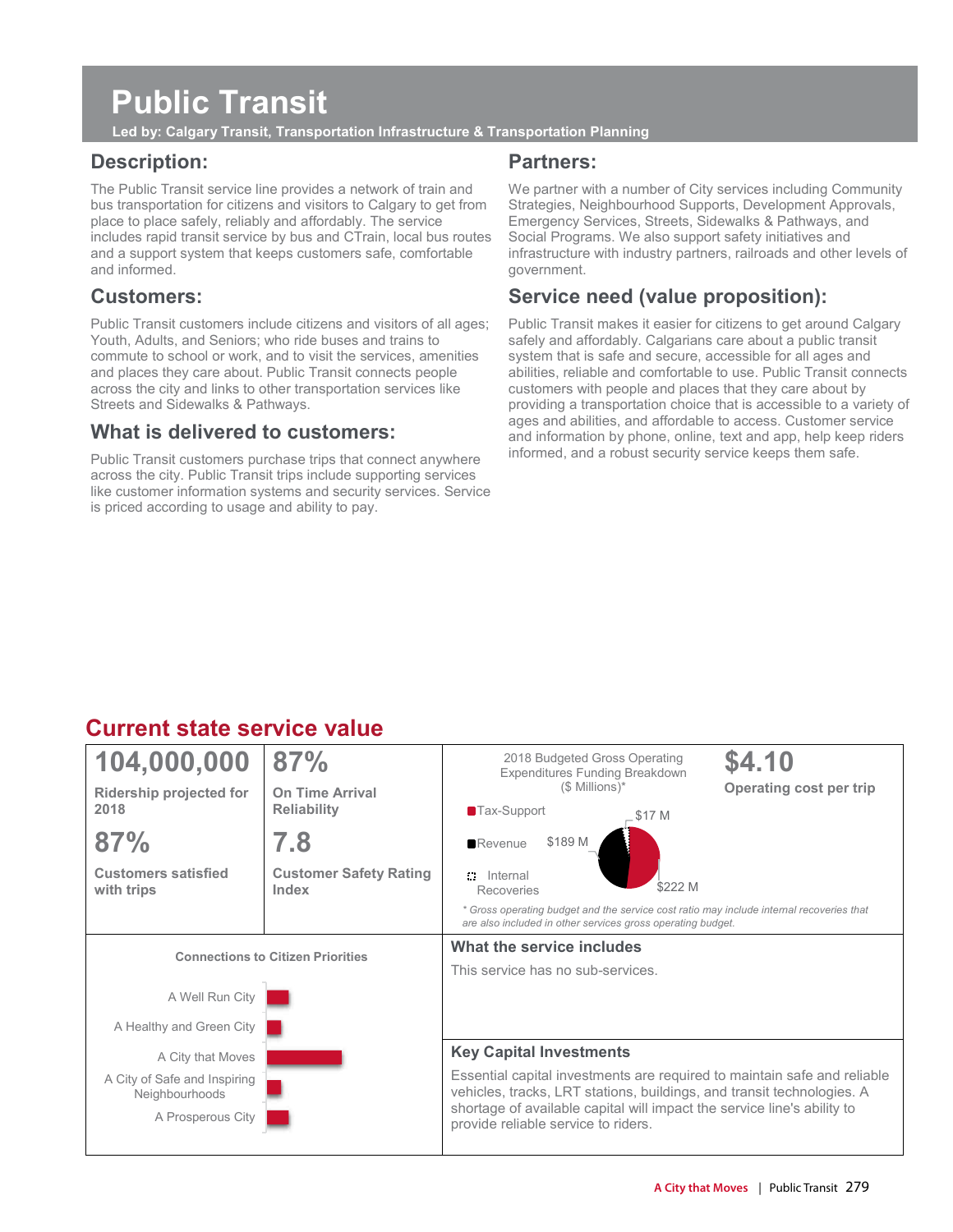## **What we've heard and service outlook**

### **What we heard: Research & Engagement Results**

Public Transit service has an established process for customer research and engagement through the annual citizen satisfaction and internal customer satisfaction surveys. Customers have good overall satisfaction (87 per cent) but they rate reliability and safety of service as their top two values. Late or unsafe services directly affect customer experience and overall satisfaction. We will focus on investing in these top two dimensions to minimize the impact of a capital funding shortfall over the next 4-year period, as these reductions will likely impact the reliability of service.

### **What Council has directed**

Council's primary concern is for all transportation options to be safe and attractive choices for Calgarians (M1 and M2). Investments included in this budget cycle maintain a focus on the safety of transit service, protecting both customers and employees. By providing public transit service to customers in existing, new and developing communities, and by expanding rapid transit routes with the MAX network, we are making public transit a better option for more Calgarians. Council has supported opening Stoney Garage which will enable us to better use our technology (M3) and reduce greenhouse gas emissions (H1).

Over the next four years, we will ensure transit technology is available to help with schedule reliability and customer safety. We will also add service to actively developing communities (N4) ensuring that growth in those areas is supported by public transit service.

### **What are we watching?**

We are monitoring closely for efficient service delivery through varying economic conditions, operating and capital funding variability and changing customer expectations. Technological advancements and the emergence of transportation network companies, and other innovative service delivery is changing the transit industry. Given the limited availability of capital funds, first priority will be given to ensure the system is safe while other priorities like infrastructure improvements may be delayed leading to less reliable service. There will be impacts to customer experience with less investment in fleet, stations and buildings. Over the next few years, 40-year-old U2 trains may continue to retire but without replacements, service may gradually be reduced to 3-car service. We keenly prepare for the construction and delivery of the new Green Line LRT which will influence the entire system.

## **Benchmarking**



Measuring the cost of providing transit trips and benchmarking it against other municipalities helps gauge the efficiency to service. This performance measure calculates the increasing costs relative to the increase in service and includes numerous factors like ridership, city density and efficient delivery of service. Information from the Canadian Urban Transit Association (CUTA) shows Calgary similar to cities of the same size, but more expensive than larger, denser cities like Toronto.

Source: Canadian Urban Transit Association (CUTA) Fact Book

| <b>VALUE DIMENSION</b> | <b>DESCRIPTION</b>                                                                                                                                    |
|------------------------|-------------------------------------------------------------------------------------------------------------------------------------------------------|
| Safety                 | Provide a safe environment for our customers and employees.                                                                                           |
| Reliability            | Provide a predictable and consistent transit service that customers can rely on.                                                                      |
| Affordability          | Provide affordable transit service to customers including required support to vulnerable Calgarians.                                                  |
| Quality                | Provide clear and consistent communication to customers.                                                                                              |
| Attractiveness         | Provide convenient, accessible transit service that is easy to use for customers. Provide clean travel<br>environment to our customers and employees. |

## **What matters to Calgarians**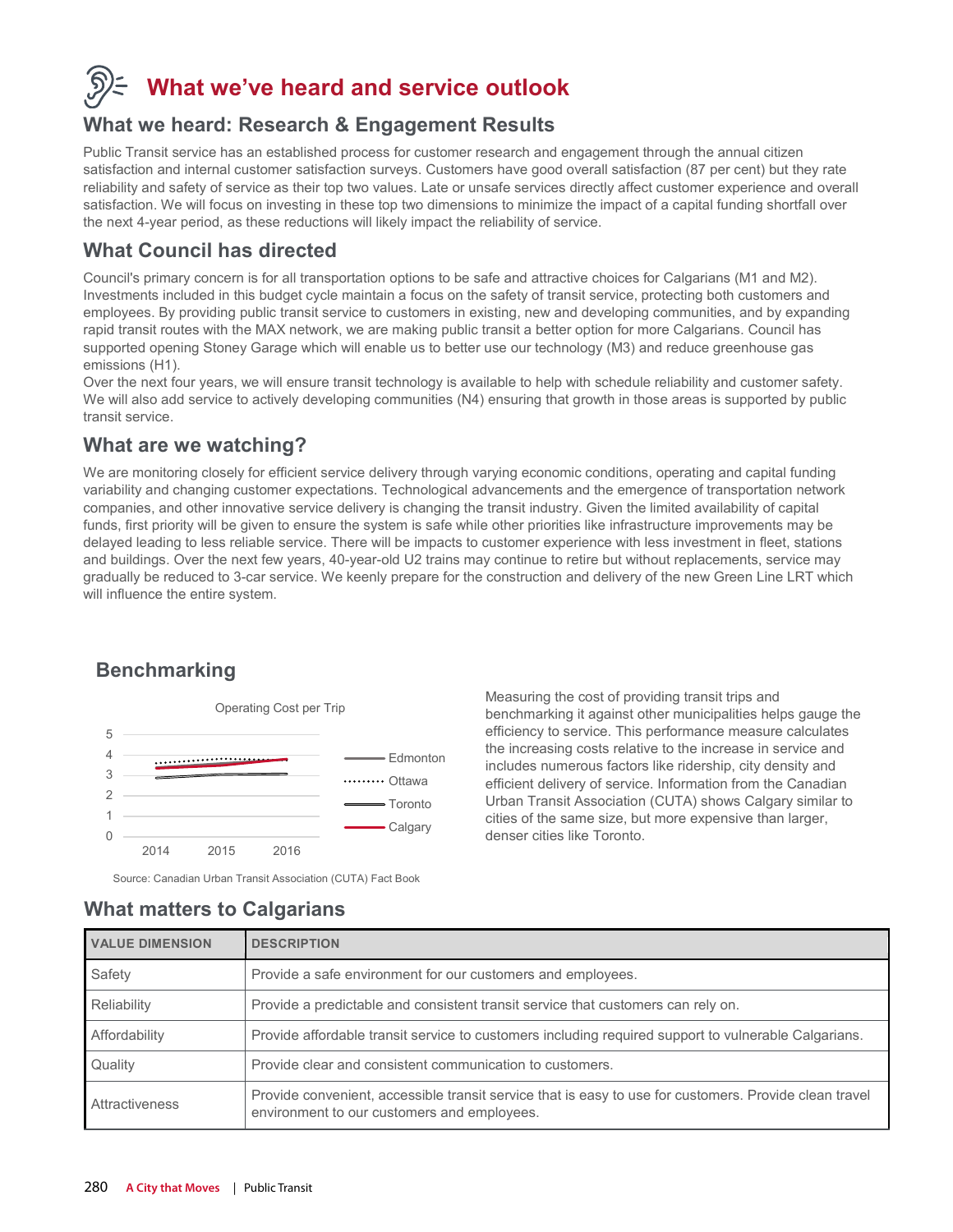## **How is the Service performing? Where we are headed and where do we want to go?**





#### Operating Cost per Trip (\$ )





#### Percent population within walking distance of Base & PTN Transit Service (Percentage)



### **Story behind the curve**

Considering a slow but steady turnaround of the economy, this operating budget will help to serve an increasing demand for service, expected to increase by approximately 2 M customers in 2018 and expected to increase further over the 2019-22 cycle. This operating package will provide funds to improve customer satisfaction by implementing previously approved capital projects like Bus Rapid Transit (BRT) service, Stoney Garage, and the mobile payment application. Implementing these projects aligns with Council's long-term vision and The City's long-term plans such as the MDP, CTP and Route Ahead. All of these contribute to Council's priority of A City That Moves and to making service more attractive by use of newer technologies. Increased investments in developing and existing communities will help Public Transit meet the growing demand of service.

With the reduced capital funding, fewer CNG buses will be purchased over the 4-year cycle. Buses will be used past their optimum life of 16 years and will incur additional maintenance cost. The reduced capability to purchase CNG buses will slow down the pace of reduction in GHG emissions. The oldest fleet of U2 train cars will be used for as long as they are safe but will be taken offline once they're no longer fit for service. This will gradually bring the service down from 4-car service to 3-car service. There is a likelihood of CTrain overloads during peak times and some customers will need to wait for the next CTrain due to increasing ridership. Limited funding under capital investments will impact service levels of service reliability, as investments required to sustain the existing fleet, infrastructure, buildings and technologies will not be fully available.

For this operating budget, after identifying key activities to continue providing service, efficiencies of approximately \$3 million can be made from service scheduling, using alternate fuel vehicles (calculating the reduction in the capital spending), and other continuous improvement initiatives. Along with this, a net revenue increase of approximately \$9 million, starting 2020 onwards (subject to an average yearly increase of 3 per cent for transit fares), was also identified to help offset the inflation impact. This helps to keep operating cost increases managable.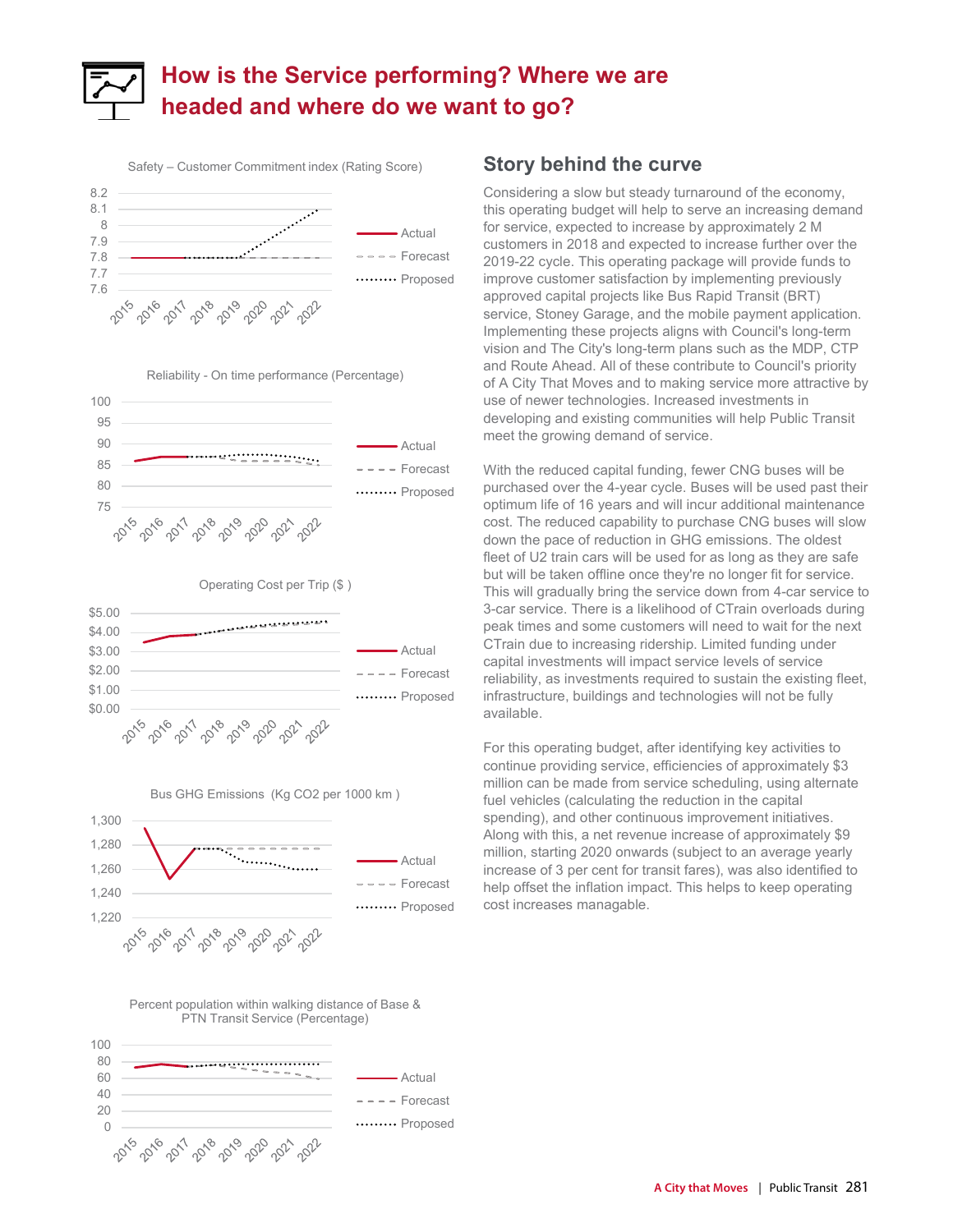## **What do we propose to do?**

## **What we propose to continue doing**

#### **STRATEGY**

Optimize routes and schedules to consistently improve service.

Focus the business around meeting the Calgary Transit Customer Commitment.

Improve efficiency in business processes.

Optimize use of existing technologies.

Invest to expand BRT service, Primary Transit Network and service to actively developing communities.

Invest to support Sliding Scale program.

Developing the Green Line including design and construction.

#### **Why?**

Public Transit will continue to optimize routes and schedules, assess its business practices and process to achieve efficiencies in the system. Service will be implemented in eligible actively developing communities and existing communities. Anticipated ridership and service demand increase over the 2019-22 cycle will be addressed. Previously approved capital projects (i.e. BRT Service, Stoney Garage and Mobile Payment Applications) will be operationalized successfully. Continued capital investments are required for design and construction of Green Line.

### **What we propose to do less of**

| <b>STRATEGY</b>                           |
|-------------------------------------------|
| Reliability of service.                   |
| Asset management improvement.             |
| 4-car CTrain service.                     |
| Buildings and major facility maintenance. |
|                                           |

#### **Why?**

Reduced capital budget will have the following impacts: Reduced purchase of buses and LRVs for replacement of end-of-life vehicles and growth in service. Reduced regular maintenance of buildings, stations, LRT systems and customer technologies. Reduced number of CNG buses will impact the emissions targets. Service reduced from 4-car to 3-car service with likelihood of CTrain peak-time overloads. Inability to support extended service during special events.

## **What we propose to do more of or include as a new offering**

| <b>STRATEGY</b> |
|-----------------|
|-----------------|

Invest in Public Safety Enhancements.

Invest in strategies to improve customer commitment.

Improve schedule adherence practices.

Evaluate new technologies and environmentally friendly initiatives.

#### **Why?**

Public Transit service will be investing into additional Peace Officers for high visibility patrols to support vulnerable users, improved snow and ice control, deploying additional resources to manage detours to improve reliability, and improve customer satisfaction by improving training, coaching and support for the frontline operators. These investments will help with resources for evaluating innovative service delivery methods, alternate fuel and related technologies.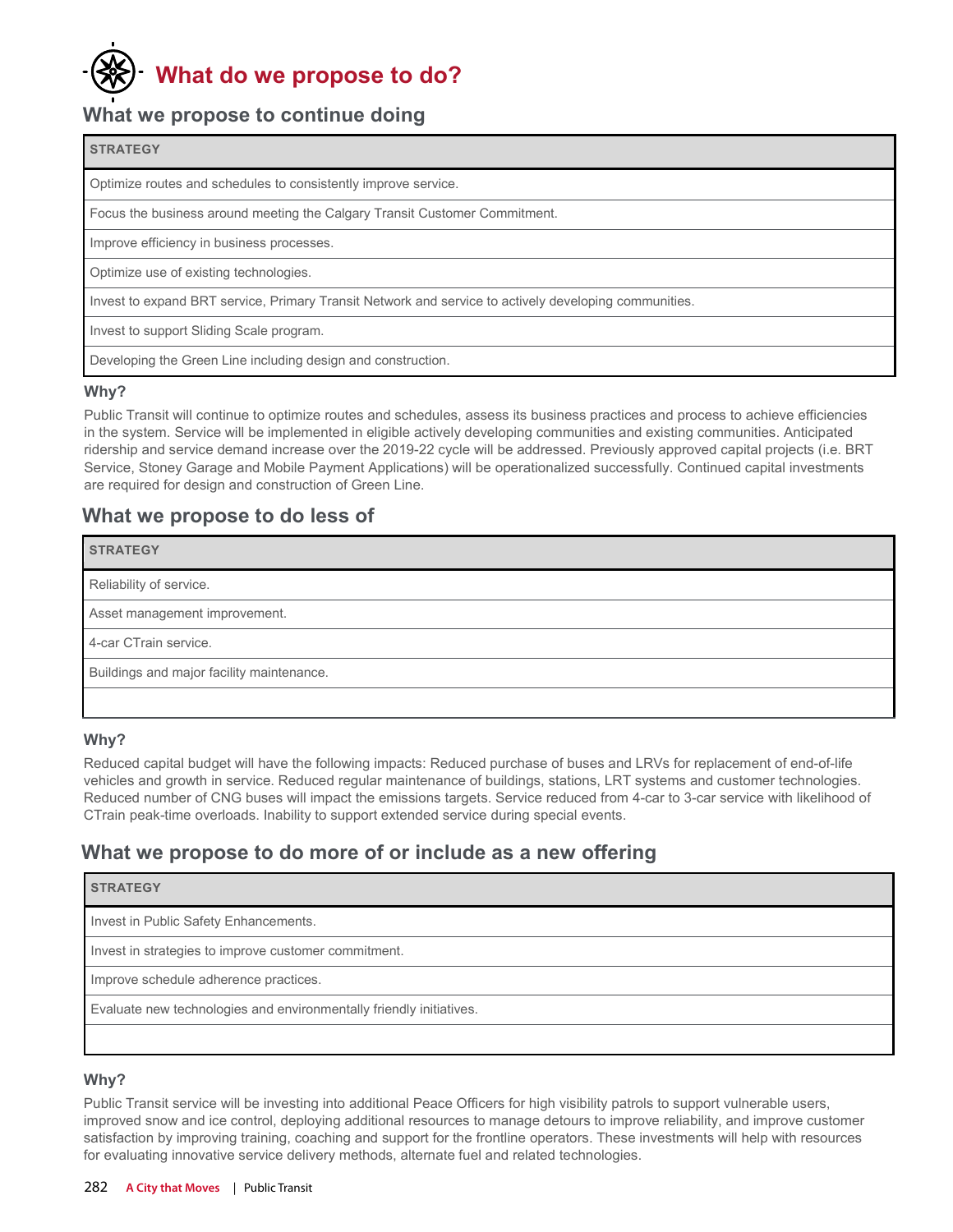## **What Operating Budget do we need to achieve these results and strategies?**

| <b>SERVICE PERFORMANCE RESULTS FOR 2019-2022</b>                                      | <b>CURRENT</b> | <b>TREND</b>      |
|---------------------------------------------------------------------------------------|----------------|-------------------|
| Safety – Customer Commitment index (Rating Score)                                     | 7.80           |                   |
| Reliability – On-time performance (Percentage)                                        | 87             |                   |
| Operating Cost per Trip (\$)                                                          | 4.11           |                   |
| Bus GHG Emissions (kg CO2 per 1000 km)                                                | 1277           |                   |
| Percent population within walking distance of Base & PTN Transit Service (Percentage) | 76             | $\leftrightarrow$ |

## **Breakdown of net operating budget (\$000s)**

|                                                 | 2019                     | 2020                     | 2021                     | 2022                     |
|-------------------------------------------------|--------------------------|--------------------------|--------------------------|--------------------------|
| Previous Year's Budget                          | 221,919                  | 243,648                  | 251,105                  | 259,062                  |
| Less Previous Year one Time                     | (1,008)                  | (6,500)                  | (500)                    | (500)                    |
| <b>Base</b>                                     | 220,911                  | 237,148                  | 250,605                  | 258,562                  |
| Revenue Changes                                 | $\overline{\phantom{a}}$ | (3,000)                  | (3,000)                  | (3,000)                  |
| <b>Internal Recovery Changes</b>                | $\overline{\phantom{a}}$ |                          | $\qquad \qquad =$        |                          |
| Inflation                                       | 5,867                    | 5,805                    | 4,735                    | 4,615                    |
| Operating Impact of Previously Approved Capital | 10,000                   | 2,000                    | $\overline{\phantom{a}}$ |                          |
| Operating Impact of New Capital (Incremental)   | $\overline{\phantom{a}}$ | 2,970                    | 500                      | 500                      |
| <b>Efficiencies</b>                             | (1, 130)                 | (985)                    | (445)                    | (445)                    |
| <b>Service Reductions</b>                       | $\overline{\phantom{a}}$ | $\overline{\phantom{a}}$ | $\overline{\phantom{a}}$ | $\overline{\phantom{a}}$ |
| Service Increases                               | 1,500                    | 6,667                    | 6,167                    | 6,917                    |
| One Time                                        | 6,500                    | 500                      | 500                      | 500                      |
| Realignments                                    | $\overline{\phantom{a}}$ | $\overline{\phantom{a}}$ | $\overline{\phantom{a}}$ |                          |
| Total                                           | 243,648                  | 251,105                  | 259,062                  | 267,649                  |

## **Total Operating Budget (\$000s) for Approval**

|                   | 2018<br><b>Budget</b> | 2019                |                     | 2020       |             |                          | 2021       |             |                          | 2022         |             |                          |            |
|-------------------|-----------------------|---------------------|---------------------|------------|-------------|--------------------------|------------|-------------|--------------------------|--------------|-------------|--------------------------|------------|
|                   | At Mar 31             | <b>Base</b>         | One-<br><b>Time</b> | Total      | <b>Base</b> | One-<br>Time             | Total      | <b>Base</b> | One-<br><b>Time</b>      | <b>Total</b> | <b>Base</b> | One-<br>Time             | Total      |
| Expenditure       | 427.114               | 444.834             | 500                 | 445.334    | 462.251     | 500                      | 462.751    | 474.108     | 500                      | 474.608      | 486.764     | 500                      | 487,264    |
| <b>Recoveries</b> | (16, 659)             | (13,063)            | ٠                   | (13,063)   | (13, 133)   | $\overline{\phantom{a}}$ | (13, 133)  | (13, 133)   | ۰                        | (13, 133)    | (13, 133)   | $\overline{\phantom{a}}$ | (13, 133)  |
| Revenue           |                       | (188,536) (194,623) | 6.000               | (188, 623) | (198, 513)  | $\overline{\phantom{a}}$ | (198, 513) | (202, 413)  | $\overline{\phantom{a}}$ | (202, 413)   | (206, 482)  | $\overline{\phantom{a}}$ | (206, 482) |
| <b>Net</b>        | 221.919               | 237.148             | 6.500               | 243.648    | 250,605     | 500                      | 251,105    | 258.562     | 500                      | 259.062      | 267.149     | 500                      | 267,649    |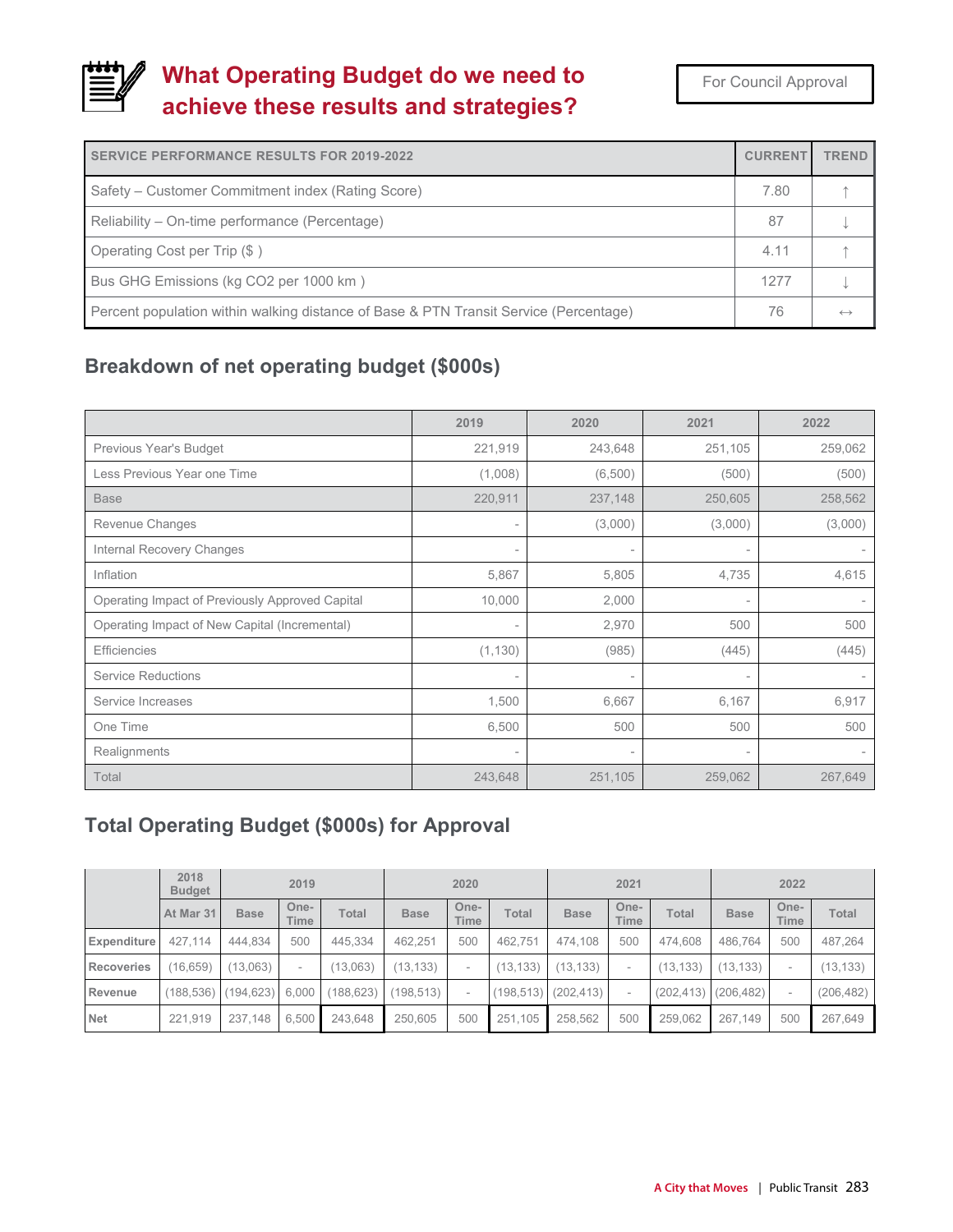## **Recommended Capital Investment to Support Service Delivery**

## **Capital Budget for Council Approval**

| <b>ACTIVITY</b>                                  | <b>DESCRIPTION</b>                                      | 2019<br><b>REQUEST</b><br>(\$000s) | 2020<br><b>REQUEST</b><br>(\$000s) | 2021<br><b>REQUEST</b><br>(\$000s) | 2022<br><b>REQUEST</b><br>(\$000s) | $2023+$<br><b>REQUEST</b><br>(\$000s) | Total<br><b>REQUEST</b><br>(\$000s) |
|--------------------------------------------------|---------------------------------------------------------|------------------------------------|------------------------------------|------------------------------------|------------------------------------|---------------------------------------|-------------------------------------|
| Annual Investment Program(s)                     |                                                         | 19,360                             | 22,227                             | 18,530                             | 21,022                             |                                       | 81,140                              |
| 431435                                           | <b>LRV Refurbishment</b>                                | 6,800                              | 6,800                              | 6,800                              | 6,800                              |                                       | 27,200                              |
| 481300                                           | Rail System Life &<br>Asset Mgmt                        | 5,534                              | 5,228                              | 4,510                              | 4,224                              |                                       | 19,496                              |
| 481301                                           | LRT Lifecycle & Asset<br>Mgmt                           | 4,811                              | 4,811                              | 4,811                              | 4,811                              |                                       | 19,245                              |
| 481302                                           | <b>Bldngs Lifecycle Asset</b><br>Mgmt                   | 1,897                              | 5,070                              | 2,091                              | 4,870                              |                                       | 13,928                              |
| 481303                                           | Fleet Equip & Tools<br>Proc                             | 318                                | 318                                | 318                                | 318                                | $\overline{a}$                        | 1,271                               |
|                                                  |                                                         |                                    |                                    |                                    |                                    |                                       |                                     |
| Project(s)                                       |                                                         |                                    |                                    |                                    | $\overline{\phantom{a}}$           |                                       |                                     |
|                                                  |                                                         |                                    |                                    |                                    |                                    |                                       |                                     |
|                                                  |                                                         |                                    |                                    |                                    |                                    |                                       |                                     |
| Program(s)                                       |                                                         | 72,129                             | 71,949                             | 24,825                             | 23,006                             |                                       | 191,906                             |
| 430001                                           | <b>Primary Transit</b><br><b>Network Optimization</b>   | 338                                | 338                                | 338                                | 338                                |                                       | 1,350                               |
| 430007                                           | <b>Transit Customer</b><br>Service Tech.<br>(Lifecycle) | 1,800                              | 1,800                              | 1,193                              | 1,193                              |                                       | 5,985                               |
| 431603                                           | <b>LRV Purchases</b>                                    | 46,516                             | 46,516                             |                                    |                                    |                                       | 93,032                              |
| 431825                                           | <b>Fare Collection</b><br>Equipment & System            | 405                                | 225                                | 225                                | 405                                | $\overline{a}$                        | 1,260                               |
| 481304                                           | <b>Bus &amp; Shuttle</b><br>Procurement                 | 23,070                             | 23,070                             | 23,069                             | 21,070                             |                                       | 90,279                              |
|                                                  |                                                         |                                    |                                    |                                    |                                    |                                       |                                     |
| <b>Sub-Total (New Budget</b><br><b>Requests)</b> |                                                         | 91,489                             | 94,176                             | 43,355                             | 44,028                             |                                       | 273,046                             |
| Previously Approved Budget<br>Remaining          |                                                         | 207,575                            | 48,685                             | 52,000                             | 52,000                             | 104,000                               | 464,260                             |
| <b>Total Capital Investment</b>                  |                                                         | 299,064                            | 142,861                            | 95,355                             | 96,028                             | 104,000                               | 737,306                             |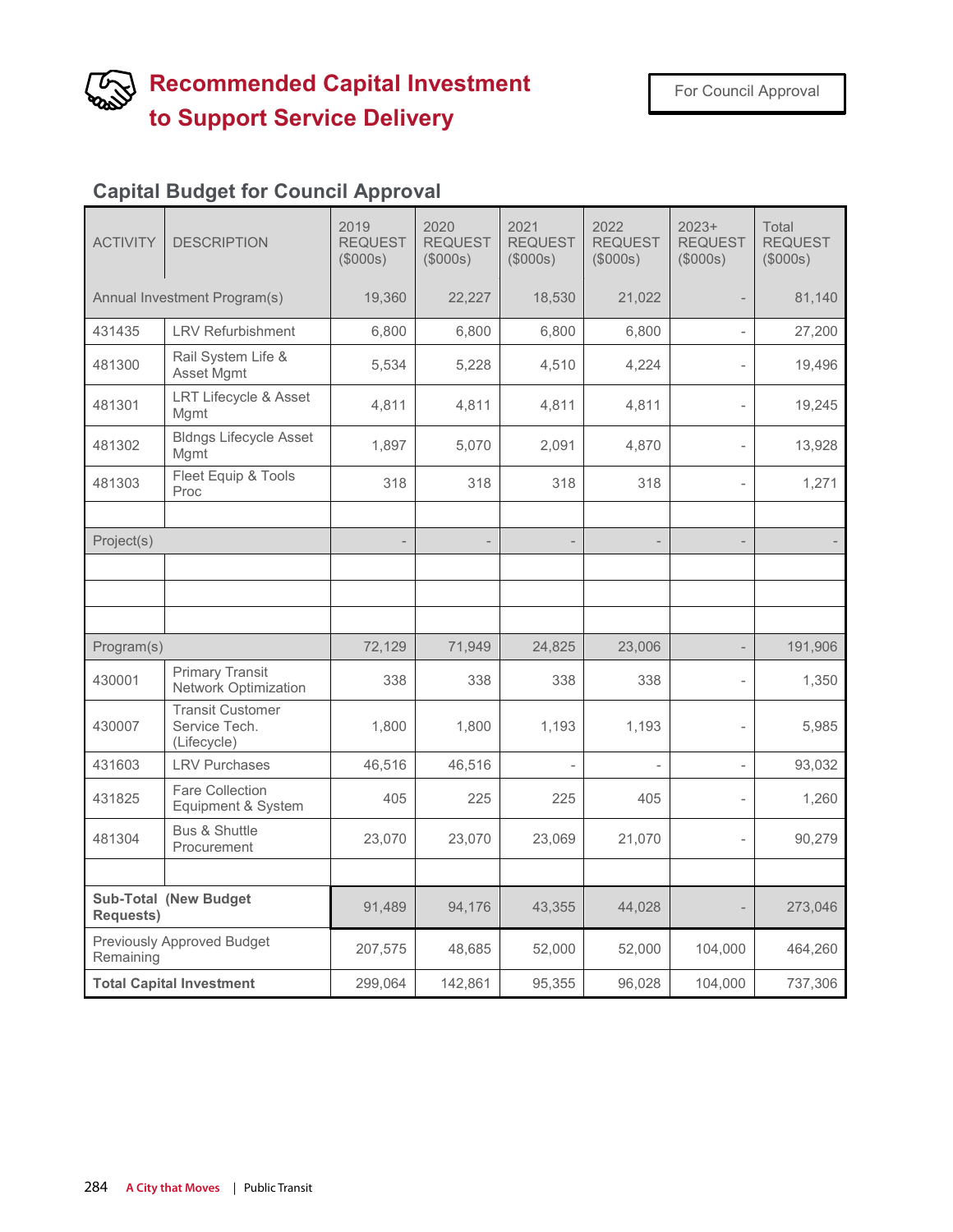## **Recommended Capital Investment to Support Service Delivery**

### **Explanation of Capital Budget Requests**

**Annual Investment Program(s)**

#### **Activity 431435: LRV Refurbishment**

New Budget Request of \$27,200 thousand approved as partial essential capital for investment in the mid-life refurbishment of CT's LRV fleet to ensure vehicle life is met and manage customer experience. Funding from Municipal Sustainability Initiative (\$24,480 thousand) and Pay-As-You-Go (\$2,720 thousand) Operating Impact of Capital: None

#### **Activity 481300: Rail System Life & Asset Mgmt**

New Budget Request of \$19,496 thousand approved as partial essential capital for lifecycle, asset management and corrective maintenance for all rail system infrastructure related assets, critical to service. Funding from Municipal Sustainability Initiative (\$17,546 thousand) and Pay-As-You-Go (\$1,950 thousand) Operating Impact of Capital: This request requires \$500 thousand base funding of operating costs starting in 2020 and \$100 thousand base funding of operating costs starting in 2021 and 2022.

#### **Activity 481301: LRT Lifecycle & Asset Mgmt**

New Budget Request of \$19,245 thousand approved as partial essential capital for lifecycle and asset management of bridges, tunnels, other major structures, track, rail and Right of Way (ROW) infrastructure. Funding from Municipal Sustainability Initiative (\$17,320 thousand) and Pay-As-You-Go (\$1,925 thousand) Operating Impact of Capital: This request requires \$500 thousand base funding of operating costs starting in 2020 and \$100 thousand base funding of operating costs starting in 2021 and 2022.

#### **Activity 481302: Bldngs Lifecycle Asset Mgmt**

New Budget Request of \$13,928 thousand approved as partial essential capital for lifecycle and asset management of buildings including repairs, refurbishments, upgrades and replacements for safe and reliable service. Funding from Municipal Sustainability Initiative (\$12,535 thousand) and Pay-As-You-Go (\$1,393 thousand) Operating Impact of Capital: This request requires \$1,000 thousand base funding of operating costs starting in 2020 and \$300 thousand base funding of operating costs starting in 2021 and 2022.

#### **Activity 481303: Fleet Equip & Tools Proc**

New Budget Request of \$1,271 thousand approved as partial essential capital for investment in lifecycle replacement and/or expansion of equipment and tools for Fleet that support Calgary Transit operations. Funding from Federal Gas Tax Fund (\$1,144 thousand) and Pay-As-You-Go (\$127 thousand) Operating Impact of Capital: None

#### **Program(s)**

#### **Activity 430001: Primary Transit Network Optimization**

New Budget Request of \$1,350 thousand approved as partial essential capital for investment in repairs and upgrades required for bus zones and their sidewalk connections to address access related issues. Funding from Municipal Sustainability Initiative (\$1,215 thousand) and Pay-As-You-Go (\$135 thousand) Operating Impact of Capital: None

#### **Activity 430007: Transit Customer Service Tech. (Lifecycle)**

New Budget Request of \$5,985 thousand approved as partial essential capital investment in required maintenance, upgrades and/or replacements of customer information systems and internal management systems. Funding from Municipal Sustainability Initiative (\$5,386 thousand) and Pay-As-You-Go (\$599 thousand) Operating Impact of Capital: None

#### **Activity 431603: LRV Purchases**

New Budget Request of \$93,032 thousand approved as partial essential capital for investment in light rail vehicles (LRV) to address lifecycle replacement requirements to ensure efficient and reliable public transit service. Funding from Municipal Sustainability Initiative (\$67,979 thousand), Pay-As-You-Go (\$7,553 thousand), Lifecycle Maintenance & Upgrade Reserve (\$1,104 thousand) and Reserve for Future Capital (\$16,396 thousand) Operating Impact of Capital: None